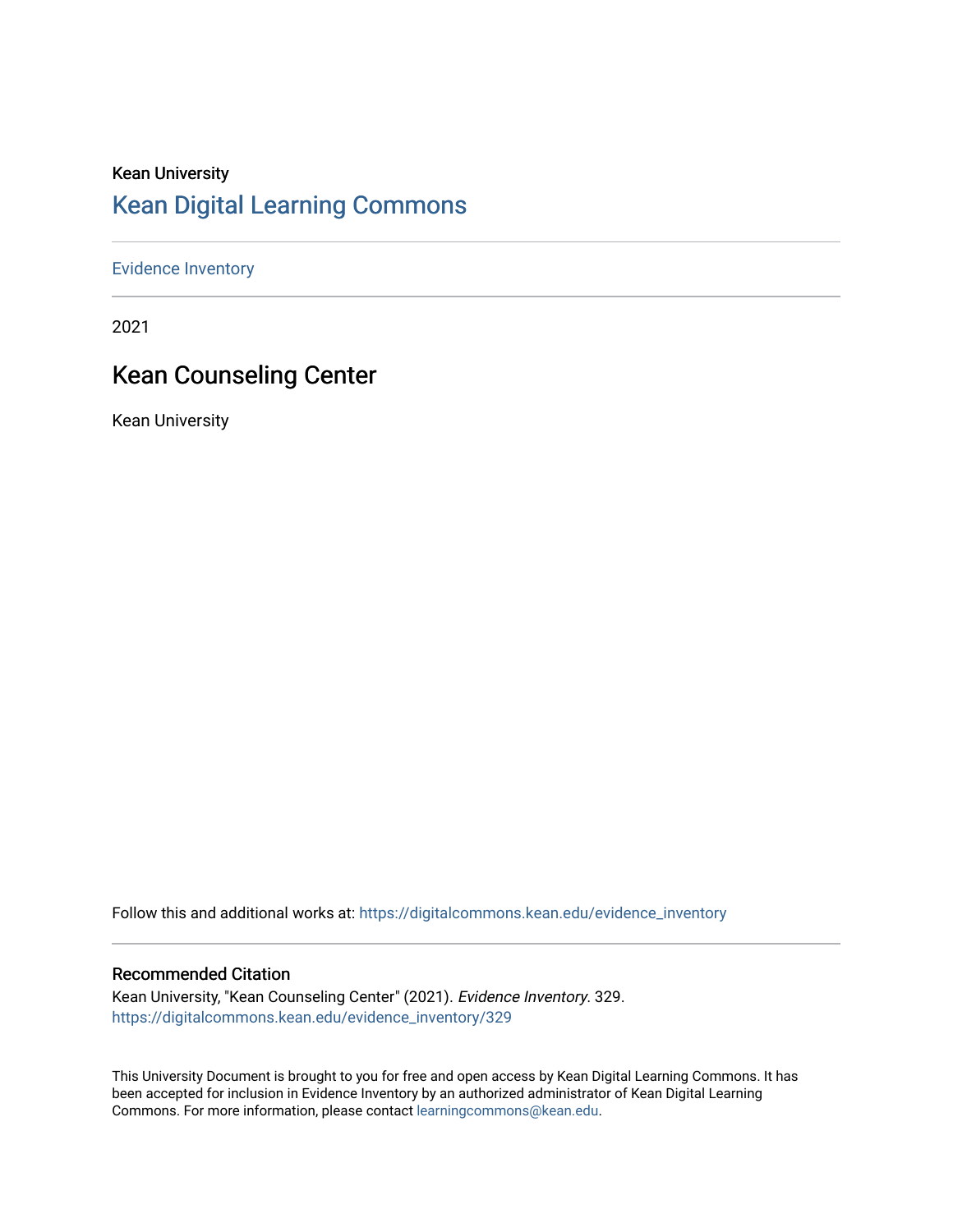### Kean Counseling Center

### Abstract

At this time, all on-going services are conducted virtually, except in the instance of an urgent matter at the discretion of the counselor.

When a student makes an appointment for an initial screening, that student will meet virtually with a counselor and will have an opportunity to discuss the issues that are of most concern. The counselor will perform an assessment, determining the appropriate level of care to address the student's needs.

### Individual and/or Group Therapy

- Individual counseling affords the opportunity to speak with a trained clinician (either a licensed professional or a graduate-level supervisee) who will listen to you without judgment or criticism, help you identify your goals and then work with you to help you make changes in your life.
- Group counseling is also led by a trained clinician, and has the added benefit of having other group members who share some of your concerns and can offer support and feedback from a peer perspective.
- Students are recommended for individual and/or group counseling based on their particular need.

### Psychiatric Evaluation and Medication Management

- When indicated, a student may be referred for a consultation with a psychiatrist to assess the student's appropriateness for medication, provide information, answer any questions the student may have and prescribe medication if indicated.
- Psychiatric services are only available for students who are actively involved in ongoing treatment with one of our counselors.

#### Keywords

Kean Counseling Center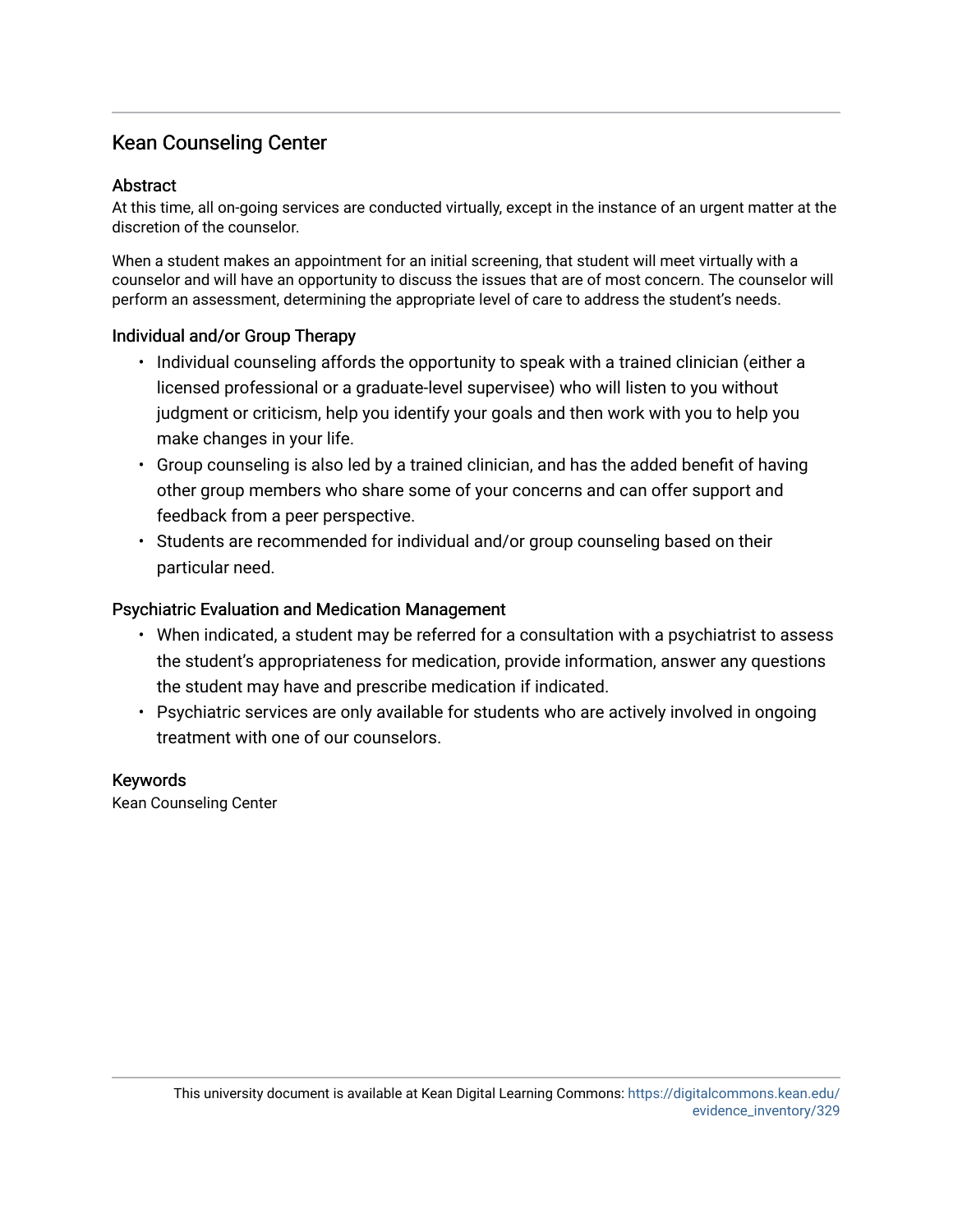# Weather Alert

Due to the impending storm and the State of Emergency recently declared by Gov. Murphy, all classes on the main campus and Kean Skylands are canceled beginning at 7 p.m. tonight. All classes also will be canceled tomorrow, Tuesday, October 26, and nonessential personnel should not report to campus. Kean Ocean students should visit the Ocean County College website for information regarding any class [cancellations.](https://www.ocean.edu/)

# Kean Counseling Center

## Services

*The Kean Counseling Center offers short-term mental health services to enrolled students of Kean University at no additional cost.*



## Getting Started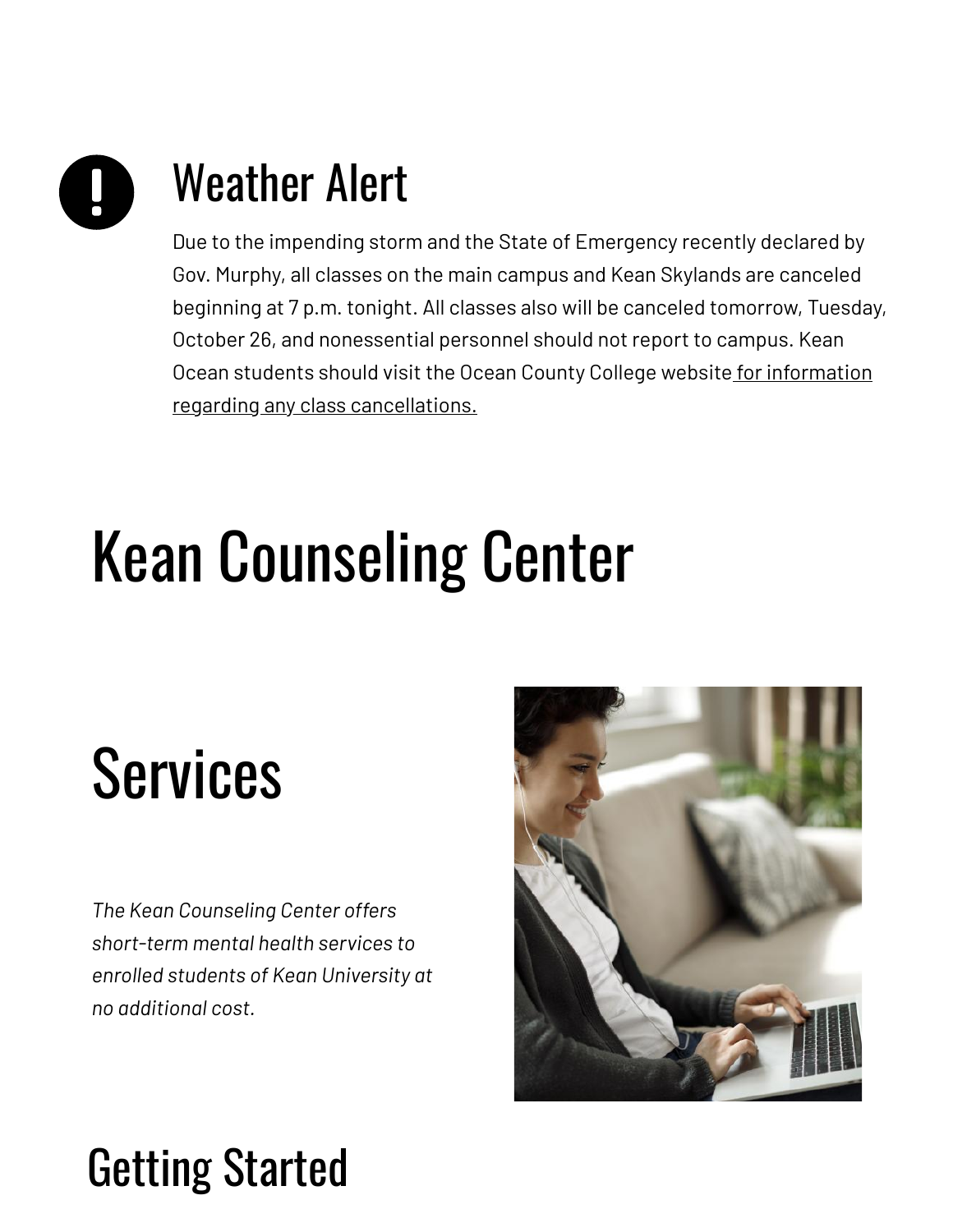At this time, all on-going services are conducted virtually, except in the instance of an urgent matter at the discretion of the counselor.

When a student makes an appointment for an initial screening, that student will meet virtually with a counselor and will have an opportunity to discuss the issues that are of most concern. The counselor will perform an assessment, determining the appropriate level of care to address the student's needs.

## Individual and/or Group Therapy

- Individual counseling affords the opportunity to speak with a trained clinician (either a licensed professional or a graduate-level supervisee) who will listen to you without judgment or criticism, help you identify your goals and then work with you to help you make changes in your life.
- Group counseling is also led by a trained clinician, and has the added benefit of having other group members who share some of your concerns and can offer support and feedback from a peer perspective.
- Students are recommended for individual and/or group counseling based on their particular need.

## Psychiatric Evaluation and Medication Management

- When indicated, a student may be referred for a consultation with a psychiatrist to assess the student's appropriateness for medication, provide information, answer any questions the student may have and prescribe medication if indicated.
- Psychiatric services are only available for students who are actively involved in ongoing treatment with one of our counselors.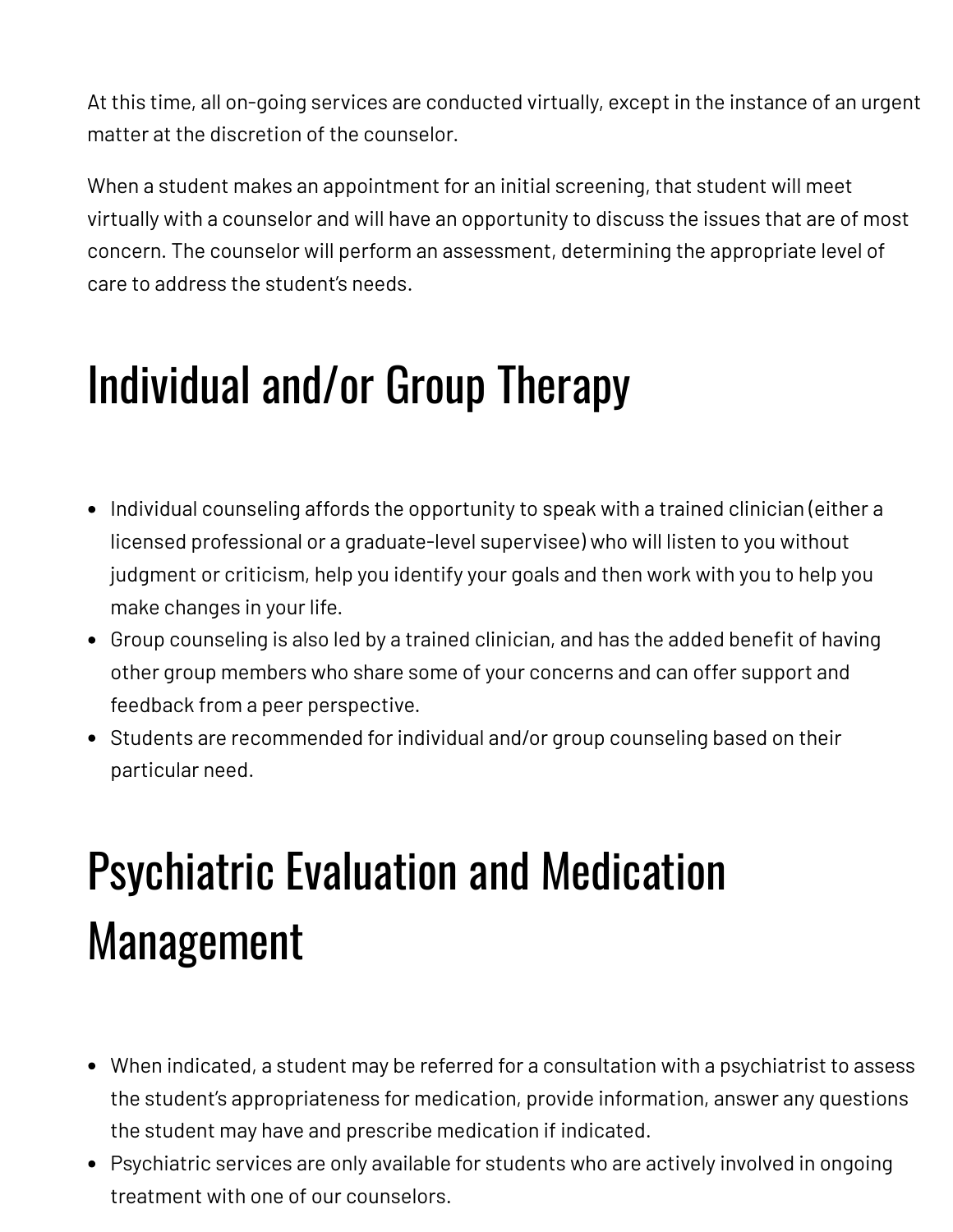### Kean [Counseling](https://www.kean.edu/offices/counseling-center) Center

**[Counseling](https://www.kean.edu/offices/counseling-center/counseling-center-services) Center Services**

**[Counseling](https://www.kean.edu/offices/counseling-center/counseling-center-staff) Center Staff**

**Free Online Mental Health [Screening](https://www.kean.edu/redirect/free-online-mental-health-screening)**

**Mental Health Education, Outreach and [Consultation](https://www.kean.edu/offices/counseling-center/mental-health-education-outreach-and-consultation)**

**Mental Health [Resources](https://www.kean.edu/offices/counseling-center/mental-health-resources)**

### Contact Us:

### **Business Hours**

Hours of Operation Mon, Thur, Fri (9:00 a.m. - 5:00 p.m.) Tues and Wed (9:00 a.m. - 7:00 p.m.) Telephone: (908) [316-8217](tel:%28908%29316-8217) Email: [counseling@kean.edu](mailto:counseling@kean.edu)

### Our Offices:

Office of [Accessibility](https://www.kean.edu/offices/office-counseling-accessibility-alcohol-and-other-drug-services/office-accessibility) Services

Office of Alcohol and Other Drug [Services](https://www.kean.edu/offices/office-counseling-accessibility-alcohol-and-other-drug-services/alcohol-and-other-drug)